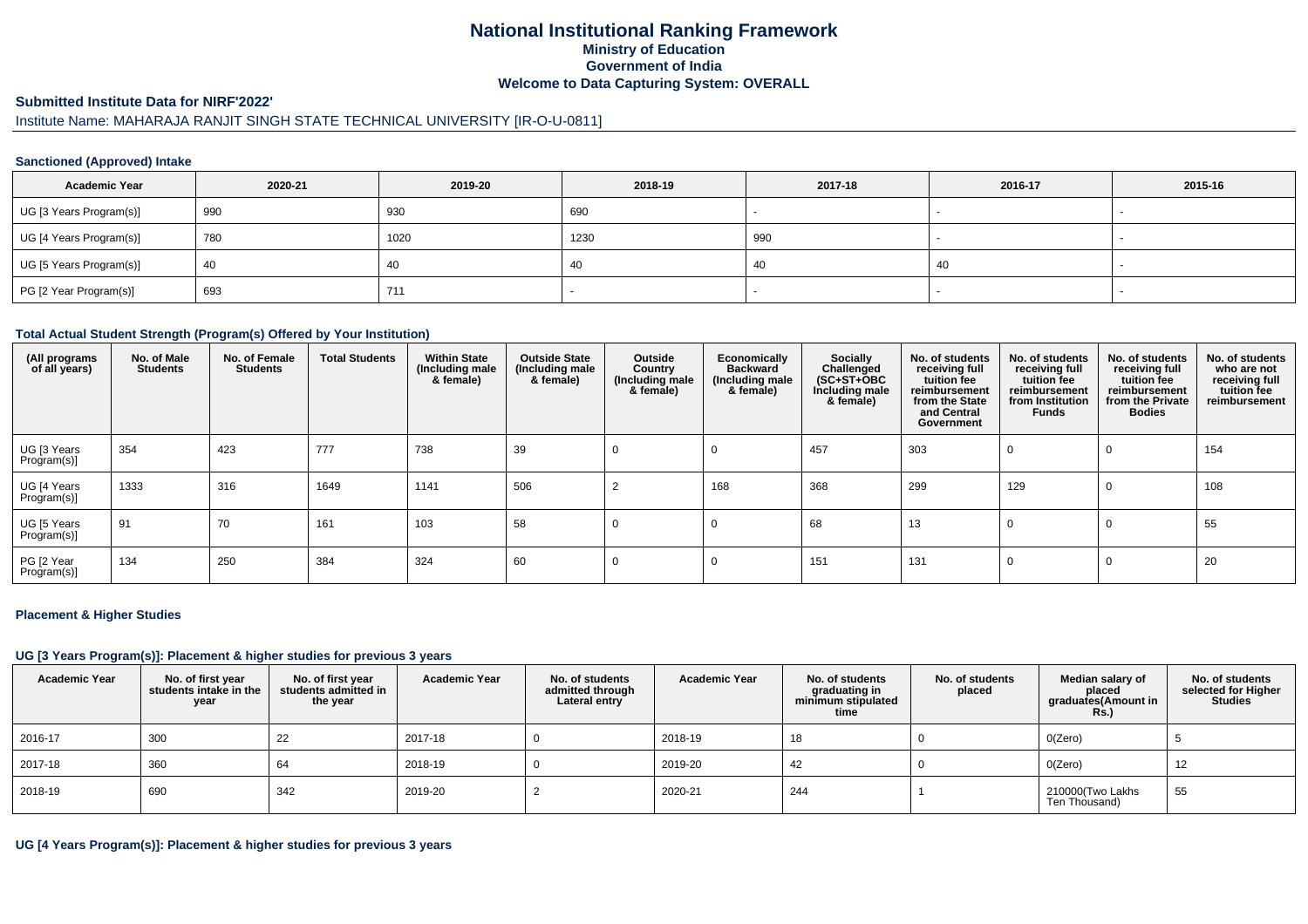| <b>Academic Year</b> | No. of first year<br>students intake in the<br>year | No. of first year<br>students admitted in<br>the year | <b>Academic Year</b> | No. of students<br>admitted through<br>Lateral entry | <b>Academic Year</b> | No. of students<br>graduating in<br>minimum stipulated<br>time | No. of students<br>placed | Median salary of<br>placed<br>graduates(Amount in<br><b>Rs.)</b> | No. of students<br>selected for Higher<br><b>Studies</b> |
|----------------------|-----------------------------------------------------|-------------------------------------------------------|----------------------|------------------------------------------------------|----------------------|----------------------------------------------------------------|---------------------------|------------------------------------------------------------------|----------------------------------------------------------|
| 2015-16              | 750                                                 | 495                                                   | 2016-17              | 163                                                  | 2018-19              | 346                                                            | 44                        | 350000(Three Lakh fify  <br>thousand)                            | 10                                                       |
| 2016-17              | 1050                                                | 376                                                   | 2017-18              | 102                                                  | 2019-20              | 294                                                            | 133                       | 380000(Three Lakh<br>Eighty Thousand)                            | 15                                                       |
| 2017-18              | 990                                                 | 347                                                   | 2018-19              | -79                                                  | 2020-21              | 273                                                            | 121                       | 450000(Four Lakh fifty<br>Thousand)                              | 37                                                       |

# **UG [5 Years Program(s)]: Placement & higher studies for previous 3 years**

| <b>Academic Year</b> | No. of first year<br>students intake in the<br>year | No. of first year<br>students admitted in<br>the year | <b>Academic Year</b> | No. of students<br>admitted through<br>Lateral entry | <b>Academic Year</b> | No. of students<br>graduating in<br>minimum stipulated<br>time | No. of students<br>placed | Median salary of<br>placed<br>graduates(Amount in<br>Rs.) | No. of students<br>selected for Higher<br><b>Studies</b> |
|----------------------|-----------------------------------------------------|-------------------------------------------------------|----------------------|------------------------------------------------------|----------------------|----------------------------------------------------------------|---------------------------|-----------------------------------------------------------|----------------------------------------------------------|
| 2014-15              | 40                                                  | 40                                                    | 2015-16              |                                                      | 2018-19              | 37                                                             |                           | O(Zero)                                                   |                                                          |
| 2015-16              | 40                                                  | 40                                                    | 2016-17              |                                                      | 2019-20              | 38                                                             | 15                        | 200000(Two Lakh)                                          |                                                          |
| 2016-17              | 40                                                  | 31                                                    | 2017-18              |                                                      | 2020-21              | 25                                                             |                           | O(Zero)                                                   |                                                          |

## **PG [2 Years Program(s)]: Placement & higher studies for previous 3 years**

| <b>Academic Year</b> | No. of first year<br>students intake in the<br>year | No. of first year<br>students admitted in<br>the year | <b>Academic Year</b> | No. of students graduating in minimum<br>stipulated time | No. of students<br>placed | Median salary of<br>placed<br>graduates(Amount in<br><b>Rs.)</b> | No. of students<br>selected for Higher<br><b>Studies</b> |
|----------------------|-----------------------------------------------------|-------------------------------------------------------|----------------------|----------------------------------------------------------|---------------------------|------------------------------------------------------------------|----------------------------------------------------------|
| 2017-18              | 546                                                 | 177                                                   | 2018-19              | 169                                                      | 19                        | 260000(Two Lakh<br>Sixty Thousand)                               | 10                                                       |
| 2018-19              | 576                                                 | 118                                                   | 2019-20              | 104                                                      | 53                        | 260000(Two Lakh<br>Sixty Thousand)                               | O                                                        |
| 2019-20              | 711                                                 | 168                                                   | 2020-21              | 151                                                      | 33                        | 370000(Three Lakh<br>Seventy Thousand)                           | 39                                                       |

### **Ph.D Student Details**

| Ph.D (Student pursuing doctoral program till 2020-21 Students admitted in the academic year 2020-21 should not be entered here.) |                                                      |    |   |  |  |  |
|----------------------------------------------------------------------------------------------------------------------------------|------------------------------------------------------|----|---|--|--|--|
| <b>Total Students</b>                                                                                                            |                                                      |    |   |  |  |  |
| Full Time                                                                                                                        |                                                      | 34 |   |  |  |  |
| Part Time<br>93                                                                                                                  |                                                      |    |   |  |  |  |
| No. of Ph.D students graduated (including Integrated Ph.D)                                                                       |                                                      |    |   |  |  |  |
|                                                                                                                                  | 2020-21<br>2019-20<br>2018-19                        |    |   |  |  |  |
| Full Time                                                                                                                        |                                                      |    |   |  |  |  |
| Part Time                                                                                                                        |                                                      |    |   |  |  |  |
| PG (Student pursuing MD/MS/DNB program till 2020-21 Students admitted in the academic year 2021 - 22 should not be entered here) |                                                      |    |   |  |  |  |
|                                                                                                                                  | Number of students pursuing PG (MD/MS/DNB) program   |    | 0 |  |  |  |
|                                                                                                                                  | No. of students Graduating in PG (MD/MS/DNB) program |    |   |  |  |  |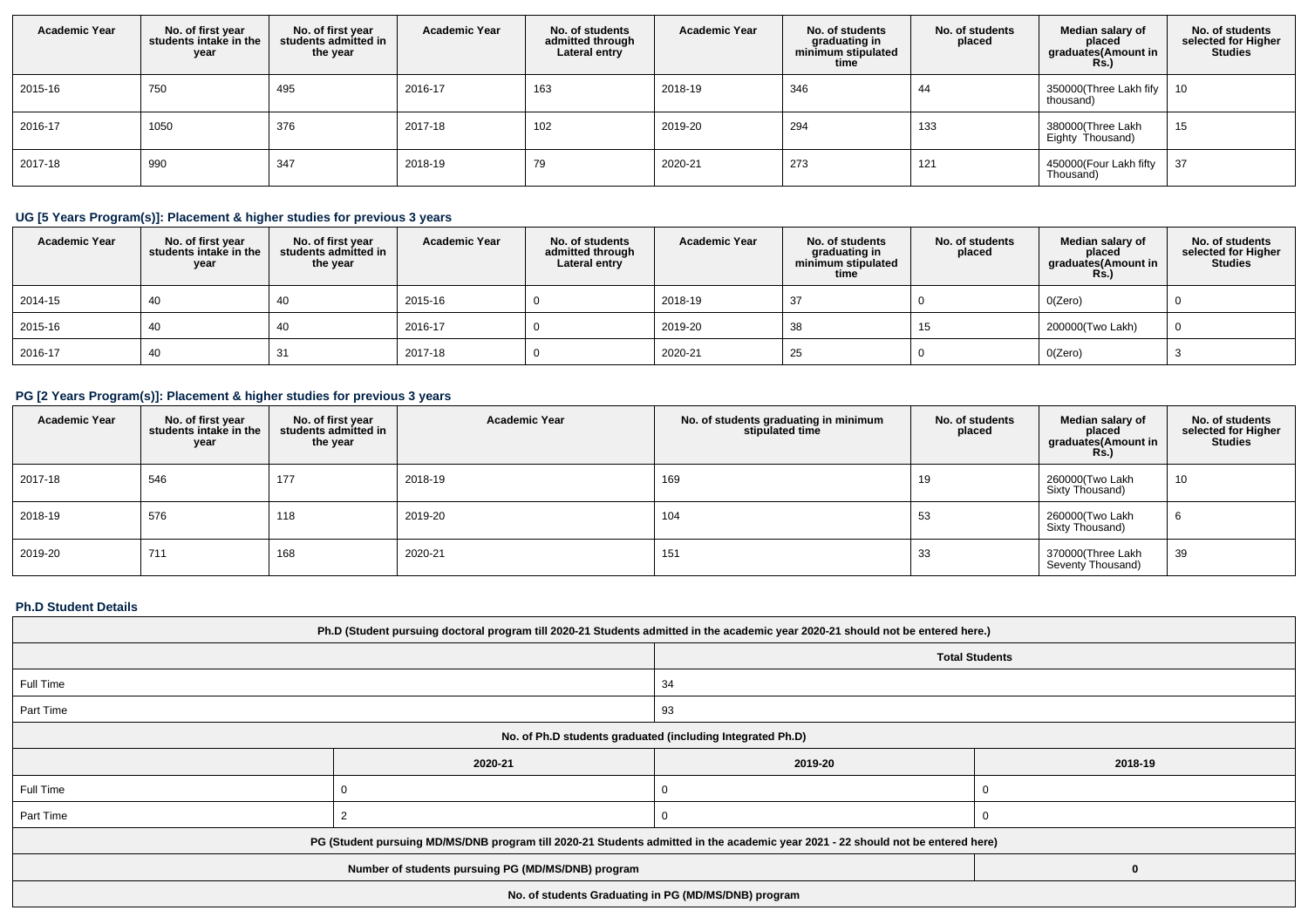| 2020-21 | 2019-20 | 2018-19 |
|---------|---------|---------|
|         |         |         |

### **Online Education**

| 1. Does all programs/courses were completed on time.                                            |                                                                                       | No                                                                                                                               |  |  |  |
|-------------------------------------------------------------------------------------------------|---------------------------------------------------------------------------------------|----------------------------------------------------------------------------------------------------------------------------------|--|--|--|
| 2. Measures taken to complete the syllabus of courses and programs.                             |                                                                                       | Extension in working days to cover syllabus.<br>Online classes through G-Suite.                                                  |  |  |  |
| 3. The period of delay in completion of syllabus (in months).                                   |                                                                                       |                                                                                                                                  |  |  |  |
| 4. The period of delay in conducting exams (in months).                                         |                                                                                       |                                                                                                                                  |  |  |  |
| <b>Portal Name</b>                                                                              | No. of students offered online courses which have credit<br>transferred to transcript | Total no, of online courses which have credit transferred<br>Total no. of credits transferred to transcript<br>to the transcript |  |  |  |
| Swayam                                                                                          |                                                                                       |                                                                                                                                  |  |  |  |
| 5. No. of courses developed and available online on Swayam platform by your institution faculty |                                                                                       |                                                                                                                                  |  |  |  |

## **Financial Resources: Utilised Amount for the Capital expenditure for previous 3 years**

| <b>Academic Year</b>                                                                                 | 2020-21                                                                       | 2019-20                                                                               | 2018-19                                                                                      |  |  |  |  |
|------------------------------------------------------------------------------------------------------|-------------------------------------------------------------------------------|---------------------------------------------------------------------------------------|----------------------------------------------------------------------------------------------|--|--|--|--|
|                                                                                                      | <b>Utilised Amount</b>                                                        | <b>Utilised Amount</b>                                                                | <b>Utilised Amount</b>                                                                       |  |  |  |  |
| Annual Capital Expenditure on Academic Activities and Resources (excluding expenditure on buildings) |                                                                               |                                                                                       |                                                                                              |  |  |  |  |
| Library                                                                                              | 296243 (Two Lakh Ninety Six Thousand Two Hundred And<br>Forty Three Only)     | 227745 (Two Lakh Twenty Seven Thousand Seven Hundred<br>And Forty Five Only)          | 1469047 (Fourteen Lakh Sixty Nine Thousand And Forty<br>Seven Only)                          |  |  |  |  |
| New Equipment for Laboratories                                                                       | 0 (Zero)                                                                      | 5943888 (Fifty Nine Lakh Forty Three Thousand Eight Hundred<br>And Eighty Eight Only) | 1265266 (Twelve Lakh Sixty Five Thousand Two Hundred And<br>Sixty Six Only)                  |  |  |  |  |
| <b>Engineering Workshops</b>                                                                         | 776609 (Seven Lakh Seventy Six Thousand Six Hundred And<br>Nine Only)         | 2548461 (Twenty Five Lakh Forty Eight Thousand Four<br>Hundred And Sixty One Only)    | 11335688 (One Crore Thirteen Lakh Thirty Five Thousand Six<br>Hundred And Eighty Eight Only) |  |  |  |  |
| Other expenditure on creation of Capital Assets (excluding<br>expenditure on Land and Building)      | 6590648 (Sixty Five Lakh Ninety Thousand Six Hundred And<br>Forty Eight Only) | 3108953 (Thirty One Lakh Eight Thousand Nine Hundred And<br>Fifty Three Only)         | 8306592 (Eighty Three Lakh Six Thousand Five Hundred And<br>Ninety Two Only)                 |  |  |  |  |

## **Financial Resources: Utilised Amount for the Operational expenditure for previous 3 years**

| <b>Academic Year</b>                                                                                                                                                                            | 2020-21                                                                                                  | 2019-20                                                                                           | 2018-19                                                                                              |  |  |  |  |
|-------------------------------------------------------------------------------------------------------------------------------------------------------------------------------------------------|----------------------------------------------------------------------------------------------------------|---------------------------------------------------------------------------------------------------|------------------------------------------------------------------------------------------------------|--|--|--|--|
|                                                                                                                                                                                                 | <b>Utilised Amount</b>                                                                                   | <b>Utilised Amount</b>                                                                            | <b>Utilised Amount</b>                                                                               |  |  |  |  |
| <b>Annual Operational Expenditure</b>                                                                                                                                                           |                                                                                                          |                                                                                                   |                                                                                                      |  |  |  |  |
| Salaries (Teaching and Non Teaching staff)                                                                                                                                                      | 345422728 (Thirty Four Crore Fifty Four Lakh Twenty Two<br>Thousand Seven Hundred And Twenty Eight Only) | 290725862 (Twenty Nine Crore Seven Lakh Twenty Five<br>Thousand Eight Hundred And Sixty Two Only) | 279814217 (Twenty Seven Crore Ninety Eight Lakh Fourteen<br>Thousand Two Hundred And Seventeen Only) |  |  |  |  |
| Maintenance of Academic Infrastructure or consumables and<br>other running expenditures (excluding maintenance of hostels<br>and allied services, rent of the building, depreciation cost, etc) | 50957508 (Five Crore Nine Lakh Fifty Seven Thousand Five<br>Hundred And Eight Only)                      | 46990194 (Four Crore Sixty Nine Lakh Ninety Thousand One<br>Hundred And Ninety Four Only)         | 100612872 (Ten Crore Six Lakh Twelve Thousand Eight<br>Hundred And Seventy Two Only)                 |  |  |  |  |
| Seminars/Conferences/Workshops                                                                                                                                                                  | 111374 (One Lakh Eleven Thousand Three Hundred And<br>Seventy Four Only)                                 | 515985 (Five Lakh Fifteen Thousand Nine Hundred And Eighty<br>Five Only)                          | 663068 (Six Lakh Sixty Three Thousand And Sixty Eight Only)                                          |  |  |  |  |

**IPR**

| Calendar vear | $\bullet\bullet\bullet$<br>2020 | 2019 | 2018 |
|---------------|---------------------------------|------|------|
|---------------|---------------------------------|------|------|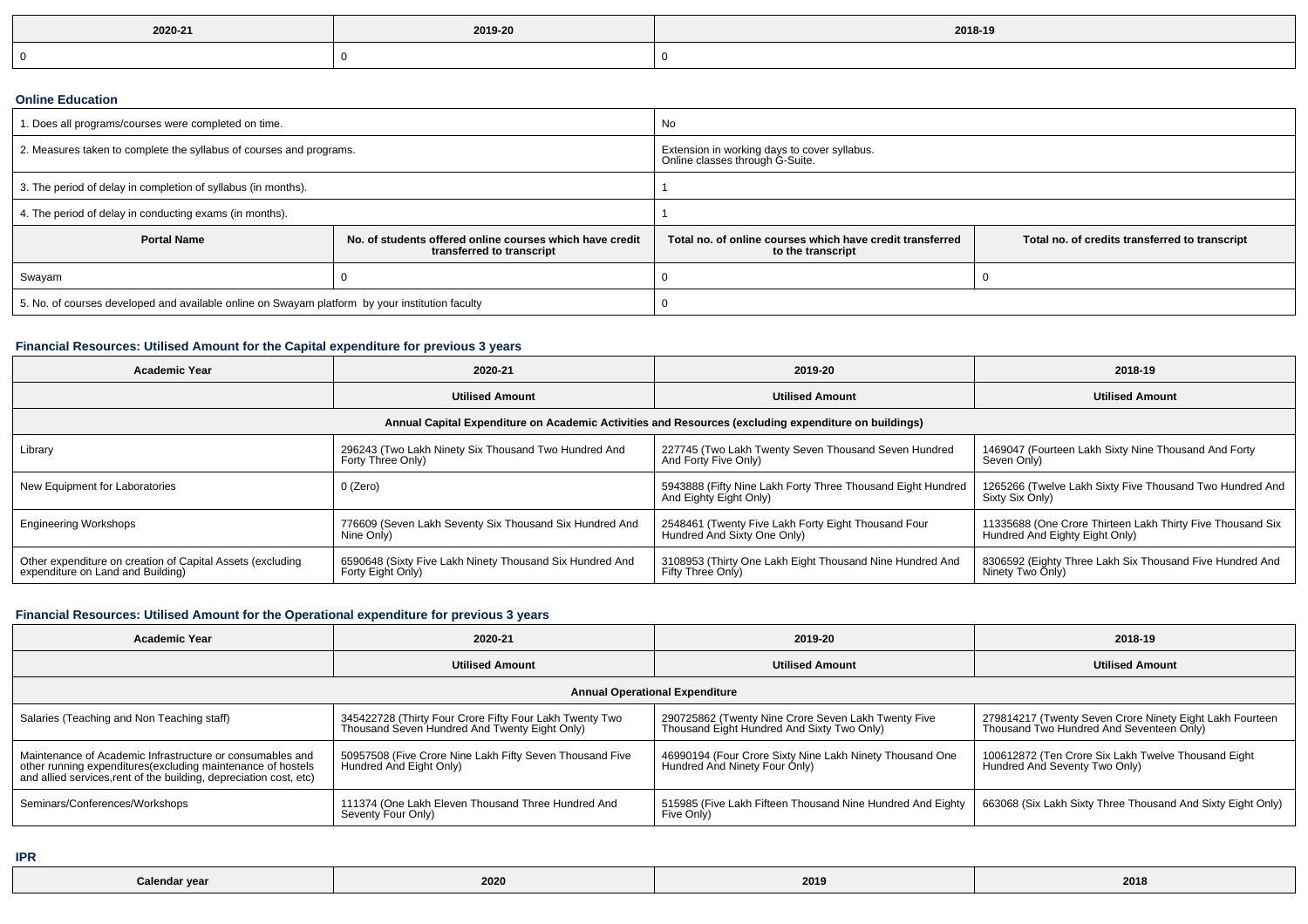| No. of Patents Published |  |  |
|--------------------------|--|--|
| No. of Patents Granted   |  |  |

### **Sponsored Research Details**

| <b>Financial Year</b>                    | 2020-21                                          | 2019-20                                     | 2018-19                                   |
|------------------------------------------|--------------------------------------------------|---------------------------------------------|-------------------------------------------|
| Total no. of Sponsored Projects          |                                                  |                                             |                                           |
| Total no. of Funding Agencies            |                                                  |                                             |                                           |
| Total Amount Received (Amount in Rupees) | 21427000                                         | 33064000                                    | 15095000                                  |
| Amount Received in Words                 | TWO CRORE FOURTEEN LAKH TWENTY SEVEN<br>THOUSAND | THREE CRORE THIRTY LAKH SIXTY FOUR THOUSAND | ONE CRORE FIFTY LAKH NINETY FIVE THOUSAND |

## **Consultancy Project Details**

| <b>Financial Year</b>                    | 2020-21                                    | 2019-20                                      | 2018-19                                                  |
|------------------------------------------|--------------------------------------------|----------------------------------------------|----------------------------------------------------------|
| Total no. of Consultancy Projects        | 497                                        | 446                                          | 398                                                      |
| Total no. of Client Organizations        | 497                                        | 446                                          | 398                                                      |
| Total Amount Received (Amount in Rupees) | 12350000                                   | 15552000                                     | 14476000                                                 |
| Amount Received in Words                 | ONE CRORE TWENTY THREE LAKH FIFTY THOUSAND | ONE CRORE FIFTY FIVE LAKH FIFTY TWO THOUSAND | ONE CRORE FORTY FOUR LAKH SEVENTY SIX<br><b>THOUSAND</b> |

## **Executive Development Program/Management Development Programs**

| <b>Financial Year</b>                                                             | 2020-21        | 2019-20 | 2018-19 |
|-----------------------------------------------------------------------------------|----------------|---------|---------|
| Total no. of Executive Development Programs/ Management<br>Development Programs   | $\overline{0}$ |         |         |
| Total no. of Participants                                                         |                |         |         |
| Total Annual Earnings (Amount in Rupees)(Excluding Lodging<br>& Boarding Charges) | $\overline{0}$ |         |         |
| Total Annual Earnings in Words                                                    | Zero           | Zero    | Zero    |

## **PCS Facilities: Facilities of physically challenged students**

| 1. Do your institution buildings have Lifts/Ramps?                                                                                                         | I Yes, more than 80% of the buildings |
|------------------------------------------------------------------------------------------------------------------------------------------------------------|---------------------------------------|
| 2. Do your institution have provision for walking aids, including wheelchairs and transportation from one building to another for<br>handicapped students? | Yes                                   |
| 3. Do your institution buildings have specially designed toilets for handicapped students?                                                                 | Yes, more than 80% of the buildings   |

#### **Accreditation**

#### **NBA Accreditation**

| have a<br>nstitute | a valid NBA Accreditation?<br>l .Does | <b>NO</b> |
|--------------------|---------------------------------------|-----------|
|--------------------|---------------------------------------|-----------|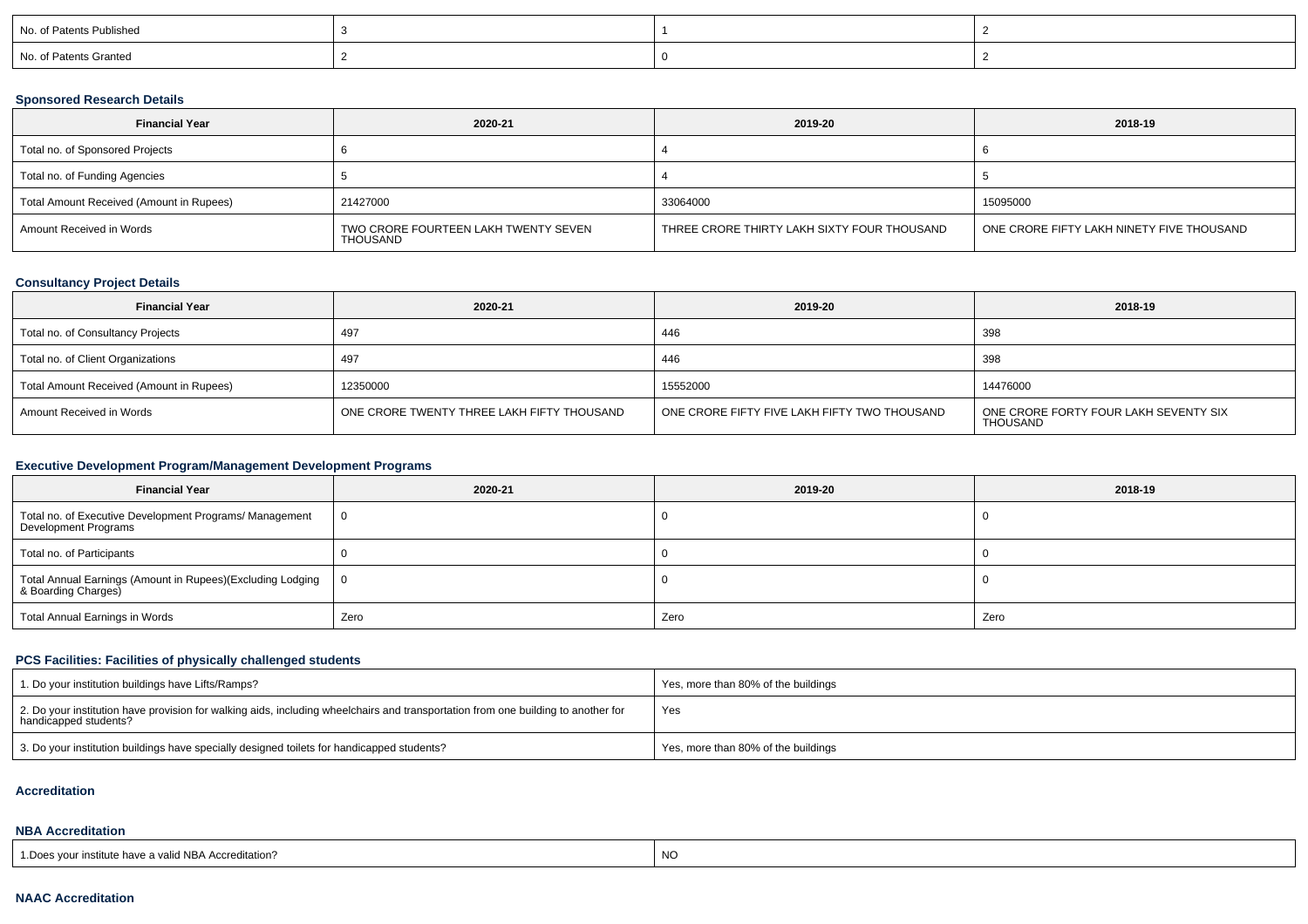expression of the contract of the contract of the contract of the contract of the contract of the contract of the contract of the contract of the contract of the contract of the contract of the contract of the contract of

## **Faculty Details**

| Srno           | Name                         | Age    | Designation                                         | Gender | Qualification | <b>Experience (In</b><br>Months) | Currently working<br>with institution? | <b>Joining Date</b> | <b>Leaving Date</b>      | <b>Association type</b> |
|----------------|------------------------------|--------|-----------------------------------------------------|--------|---------------|----------------------------------|----------------------------------------|---------------------|--------------------------|-------------------------|
| $\overline{1}$ | Dr A K Goel                  | 59     | Dean / Principal /<br>Director / Vice<br>Chancellor | Male   | Ph.D          | 447                              | Yes                                    | 29-06-1993          |                          | Regular                 |
| $\overline{c}$ | Dr Abhilasha Jain            | 43     | Associate Professor                                 | Female | Ph.D          | 276                              | Yes                                    | 03-09-1998          | $\overline{\phantom{a}}$ | Regular                 |
| 3              | Dr Anil Jindal               | 39     | <b>Assistant Professor</b>                          | Male   | Ph.D          | 60                               | Yes                                    | 12-08-2016          | $\overline{\phantom{a}}$ | Regular                 |
| $\overline{4}$ | Dr Anupam Kumar              | 50     | Professor                                           | Male   | Ph.D          | 204                              | Yes                                    | 31-08-1998          | $\overline{\phantom{a}}$ | Regular                 |
| 5              | Dr Balkrishan                | 53     | Professor                                           | Male   | Ph.D          | 288                              | Yes                                    | 12-08-1996          | $\sim$                   | Regular                 |
| 6              | Dr Balwinder Singh           | 55     | Professor                                           | Male   | Ph.D          | 312                              | Yes                                    | 31-01-1996          | --                       | Regular                 |
| $\overline{7}$ | Dr Davnand Uttam             | 54     | Professor                                           | Male   | Ph.D          | 204                              | Yes                                    | 18-07-2000          | $\overline{\phantom{a}}$ | Regular                 |
| 8              | Dr Dinesh Kumar              | 47     | Associate Professor                                 | Male   | Ph.D          | 264                              | Yes                                    | 17-07-2000          | $\sim$                   | Regular                 |
| 9              | Dr G S Bath                  | 55     | Professor                                           | Male   | Ph.D          | 324                              | Yes                                    | 22-03-1993          | $\overline{\phantom{a}}$ | Regular                 |
| 10             | Dr Harish Kumar<br>Garg      | 50     | Professor                                           | Male   | Ph.D          | 312                              | Yes                                    | 01-01-2001          | $\overline{\phantom{a}}$ | Regular                 |
| 11             | Dr Jagdeep Sharma            | 38     | <b>Assistant Professor</b>                          | Male   | Ph.D          | 84                               | Yes                                    | 18-08-2014          | $\sim$                   | Adhoc / Contractual     |
| 12             | Dr Jyoti Saxena              | 59     | Professor                                           | Female | Ph.D          | 324                              | Yes                                    | 06-06-1995          | $\overline{\phantom{a}}$ | Regular                 |
| 13             | Dr Kamaljit Singh<br>Boparai | 43     | <b>Assistant Professor</b>                          | Male   | Ph.D          | 204                              | Yes                                    | 12-08-2016          | $\overline{\phantom{a}}$ | Regular                 |
| 14             | Dr Mandeep Kaur              | 33     | <b>Assistant Professor</b>                          | Female | Ph.D          | 84                               | Yes                                    | 12-01-2015          | --                       | Adhoc / Contractual     |
| 15             | Dr Manjeet Bansal            | 49     | Professor                                           | Male   | Ph.D          | 288                              | Yes                                    | 06-03-1997          | $\overline{\phantom{a}}$ | Regular                 |
| 16             | Dr Manoj Sharma              | 43     | <b>Assistant Professor</b>                          | Male   | Ph.D          | 204                              | Yes                                    | 28-09-2016          | $\overline{\phantom{a}}$ | Regular                 |
| 17             | Dr Naresh Kumar<br>Garg      | 49     | Professor                                           | Male   | Ph.D          | 276                              | Yes                                    | 07-07-2000          | $\overline{\phantom{a}}$ | Regular                 |
| 18             | Dr Neeraj Gill               | 49     | Associate Professor                                 | Male   | Ph.D          | 324                              | Yes                                    | 22-02-1995          | $\overline{\phantom{a}}$ | Regular                 |
| 19             | Dr Paramjeet Singh           | 46     | Professor                                           | Male   | Ph.D          | 276                              | Yes                                    | 01-09-1998          | $\overline{\phantom{a}}$ | Regular                 |
| 20             | Dr R K Bansal                | 55     | Professor                                           | Male   | Ph.D          | 420                              | Yes                                    | 24-12-1992          | $\overline{\phantom{a}}$ | Regular                 |
| 21             | Dr Rajeev Kumar<br>Varshney  | 47     | Professor                                           | Male   | Ph.D          | 228                              | Yes                                    | 28-08-1997          | $\sim$                   | Regular                 |
| 22             | Dr Rajesh Gupta              | 51     | Professor                                           | Male   | Ph.D          | 288                              | Yes                                    | 14-09-1998          | $\overline{\phantom{a}}$ | Regular                 |
| 23             | Dr Rakesh Singla             | 57     | Professor                                           | Male   | Ph.D          | 312                              | Yes                                    | 08-08-1996          | ⊷                        | Regular                 |
| 24             | Dr Ramandeep Kaur            | 30     | <b>Assistant Professor</b>                          | Female | Ph.D          | 17                               | Yes                                    | 25-02-2021          | $\overline{\phantom{a}}$ | Other                   |
| 25             | Dr S k Bath                  | 53     | Professor                                           | Female | Ph.D          | 328                              | Yes                                    | 09-09-1994          | $\overline{\phantom{a}}$ | Regular                 |
| 26             | Dr Sanjiv Kumar<br>Aggarwal  | 51     | Professor                                           | Male   | Ph.D          | 336                              | Yes                                    | 23-04-1992          | $\sim$                   | Regular                 |
| 27             | Dr Satpal Singh              | $42\,$ | Assistant Professor                                 | Male   | Ph.D          | 108                              | Yes                                    | 16-08-2016          | $\overline{\phantom{a}}$ | Regular                 |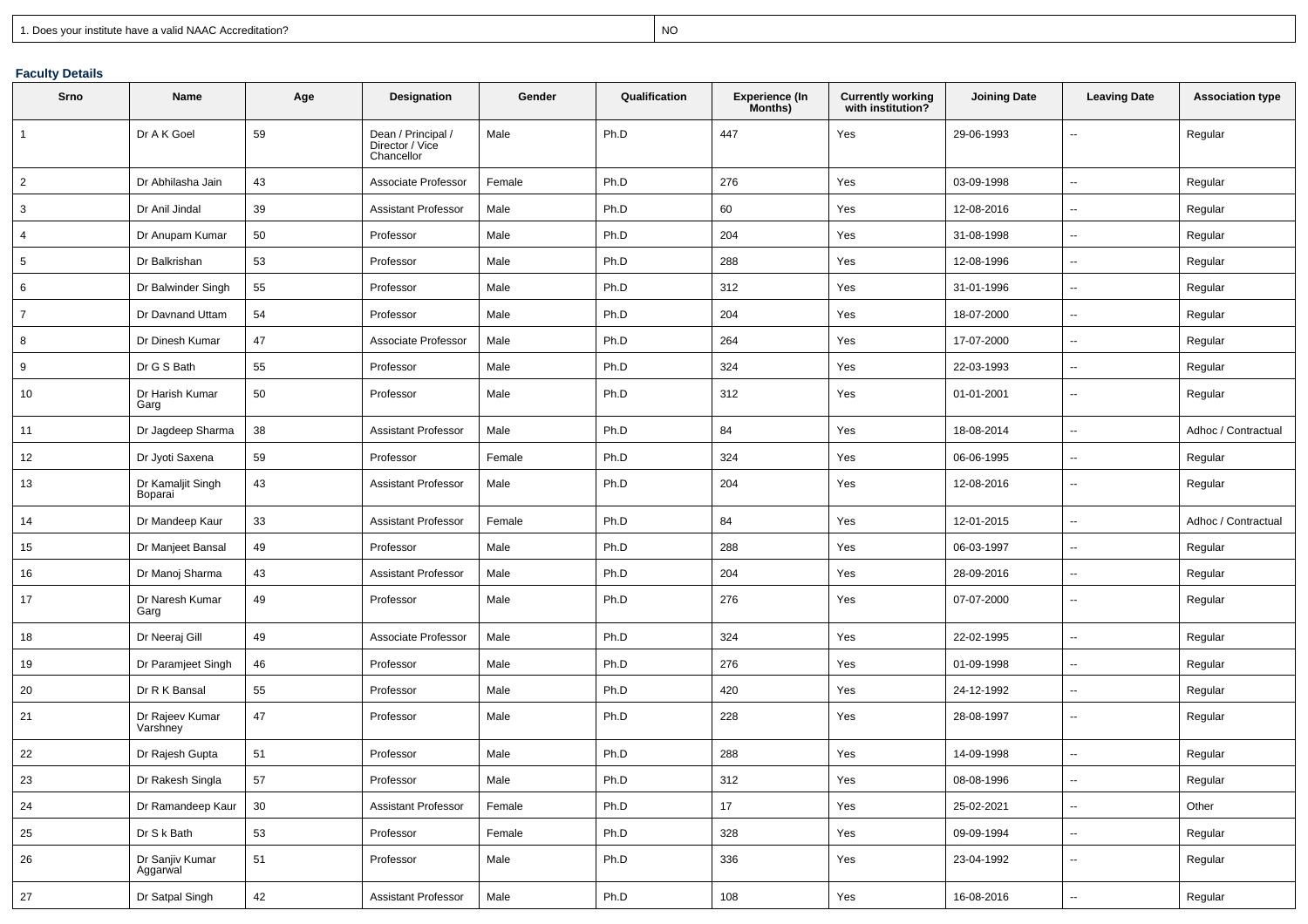| 28 | Dr Savina Bansal            | 55 | Professor                  | Female | Ph.D          | 398 | Yes | 01-02-1993 | $\mathbf{u}$             | Regular             |
|----|-----------------------------|----|----------------------------|--------|---------------|-----|-----|------------|--------------------------|---------------------|
| 29 | Dr Shaveta Rani             | 44 | Professor                  | Female | Ph.D          | 276 | Yes | 28-08-1998 | $\overline{\phantom{a}}$ | Regular             |
| 30 | Dr Shweta Rani              | 40 | <b>Assistant Professor</b> | Female | Ph.D          | 192 | Yes | 12-08-2016 | $\sim$                   | Regular             |
| 31 | Dr Swati                    | 34 | <b>Assistant Professor</b> | Female | Ph.D          | 108 | Yes | 03-12-2013 | $\overline{\phantom{a}}$ | Adhoc / Contractual |
| 32 | Dr Ved Parkash              | 45 | <b>Assistant Professor</b> | Male   | Ph.D          | 78  | Yes | 25-12-2016 | $\overline{\phantom{a}}$ | Regular             |
| 33 | Er Amandeep Kaur            | 31 | <b>Assistant Professor</b> | Female | M.Tech        | 96  | Yes | 17-06-2013 | $\overline{\phantom{a}}$ | Adhoc / Contractual |
| 34 | Er Amrit Pal Sharma         | 33 | <b>Assistant Professor</b> | Male   | M.Tech        | 96  | Yes | 14-08-2013 | $\overline{\phantom{a}}$ | Adhoc / Contractual |
| 35 | Er Anumeet Kaur<br>Sidhu    | 35 | <b>Assistant Professor</b> | Female | M.Tech        | 120 | Yes | 08-08-2014 | $\mathbf{u}$             | Adhoc / Contractual |
| 36 | Er Deepali Sharma           | 25 | <b>Assistant Professor</b> | Female | M.Tech        | 1   | Yes | 27-09-2021 | $\overline{\phantom{a}}$ | Other               |
| 37 | Er Deepika                  | 30 | <b>Assistant Professor</b> | Female | M.Tech        | 108 | Yes | 09-09-2021 | $\overline{\phantom{a}}$ | Other               |
| 38 | Er Gagandeep<br>Singh Sodhi | 32 | <b>Assistant Professor</b> | Male   | M.Tech        | 96  | Yes | 15-07-2013 | $\overline{\phantom{a}}$ | Adhoc / Contractual |
| 39 | Er Haramritpal Singh        | 37 | <b>Assistant Professor</b> | Male   | M.Tech        | 96  | Yes | 05-12-2013 | $\overline{\phantom{a}}$ | Adhoc / Contractual |
| 40 | Er Harpreet Sharma          | 29 | <b>Assistant Professor</b> | Male   | M.Tech        | 30  | Yes | 20-09-2021 | $\mathbf{u}$             | Other               |
| 41 | Er Jagdeep Kaur             | 26 | <b>Assistant Professor</b> | Female | M.Tech        | 1   | Yes | 09-09-2021 | $\overline{\phantom{a}}$ | Other               |
| 42 | Er Jyoti Rani               | 44 | Associate Professor        | Female | M.Tech        | 264 | Yes | 06-09-2000 | $\overline{\phantom{a}}$ | Regular             |
| 43 | Er Kapil Sharma             | 27 | <b>Assistant Professor</b> | Male   | M.Tech        | 17  | Yes | 21-09-2021 | $\overline{\phantom{a}}$ | Other               |
| 44 | Er Kundan Kumar<br>Rao      | 28 | Lecturer                   | Male   | <b>B.Tech</b> | 60  | Yes | 04-08-2015 | $\overline{\phantom{a}}$ | Adhoc / Contractual |
| 45 | Er Lovjot Kaur              | 29 | <b>Assistant Professor</b> | Female | M.Tech        | 29  | Yes | 09-09-2021 | $\overline{\phantom{a}}$ | Other               |
| 46 | Er Manpreet Kaur            | 30 | <b>Assistant Professor</b> | Female | M.Tech        | 65  | Yes | 04-08-2015 | $\overline{\phantom{a}}$ | Adhoc / Contractual |
| 47 | Er Navdeep Kaur<br>Khiva    | 33 | <b>Assistant Professor</b> | Female | M.Tech        | 101 | Yes | 30-07-2013 | $\overline{\phantom{a}}$ | Adhoc / Contractual |
| 48 | Er Nikita Sehgal            | 31 | <b>Assistant Professor</b> | Female | M.Tech        | 96  | Yes | 04-08-2014 | $\overline{\phantom{a}}$ | Adhoc / Contractual |
| 49 | Er Nirmal Singh<br>Sidhu    | 30 | <b>Assistant Professor</b> | Male   | M.Tech        | 60  | Yes | 09-01-2015 | $\overline{\phantom{a}}$ | Adhoc / Contractual |
| 50 | Er Parul                    | 29 | <b>Assistant Professor</b> | Female | M.Tech        | 78  | Yes | 10-08-2015 | $\overline{\phantom{a}}$ | Adhoc / Contractual |
| 51 | Er Preeti Rani              | 29 | <b>Assistant Professor</b> | Female | M.Tech        | 60  | Yes | 09-09-2021 | $\overline{\phantom{a}}$ | Other               |
| 52 | Er Ramanpreet<br>Singh      | 29 | <b>Assistant Professor</b> | Male   | M.Tech        | 60  | Yes | 09-01-2015 | ۰.                       | Adhoc / Contractual |
| 53 | Er Sandeeppal<br>Singh      | 35 | <b>Assistant Professor</b> | Male   | M.Tech        | 132 | Yes | 17-09-2021 | ۰.                       | Other               |
| 54 | Er Shamita Garg             | 42 | <b>Assistant Professor</b> | Female | M.Tech        | 144 | Yes | 25-01-2011 | ۰.                       | Adhoc / Contractual |
| 55 | Er Simardeep Kaur           | 30 | <b>Assistant Professor</b> | Female | M.Tech        | 72  | Yes | 03-08-2015 | $\overline{\phantom{a}}$ | Adhoc / Contractual |
| 56 | Er Sukhbir singh            | 37 | <b>Assistant Professor</b> | Male   | M.S           | 51  | Yes | 22-10-2021 | ۰.                       | Other               |
| 57 | Er Sukhdeep Singh           | 29 | <b>Assistant Professor</b> | Male   | M.Tech        | 72  | Yes | 17-08-2015 | ۰.                       | Adhoc / Contractual |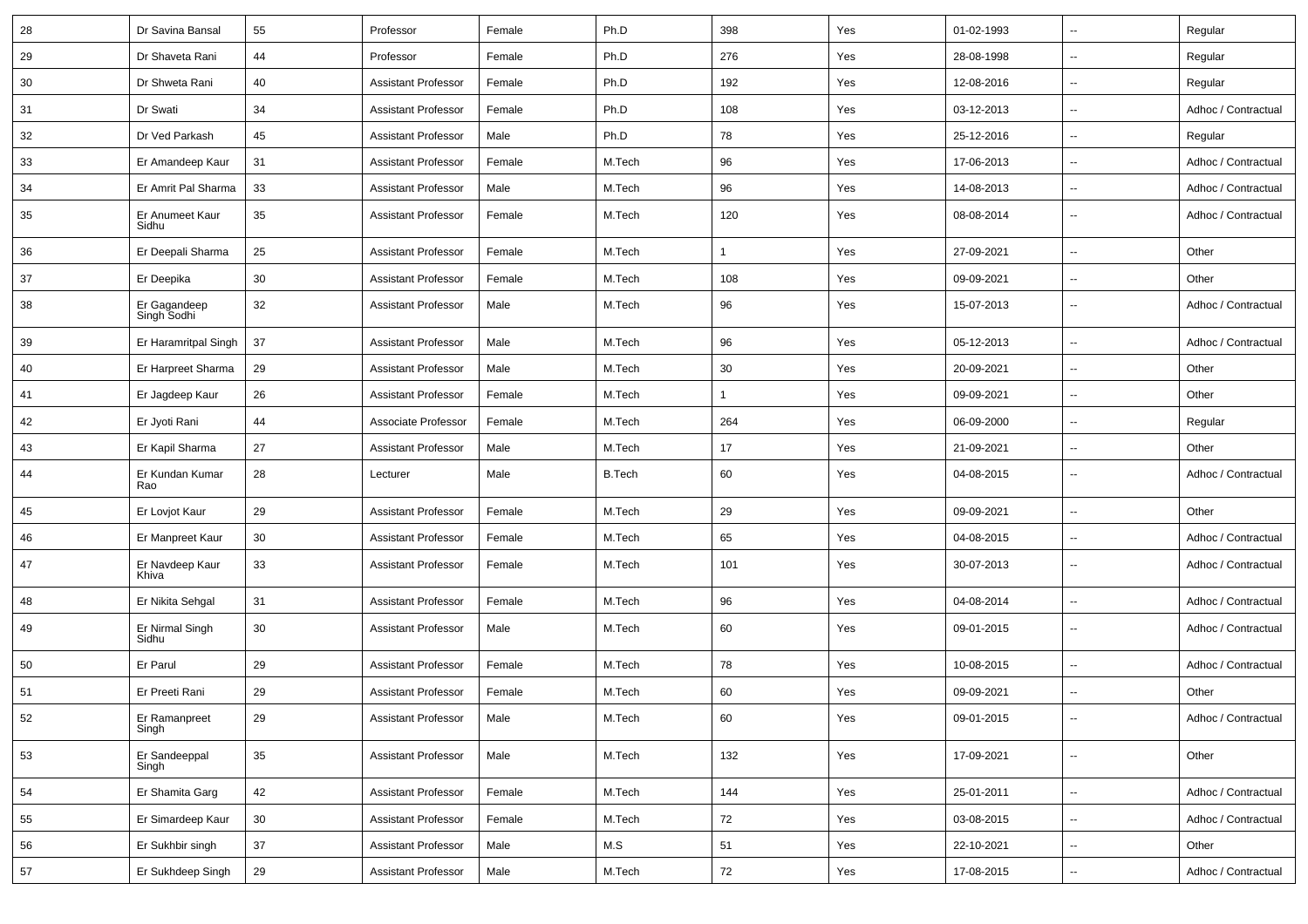| 58 | Er Sukhjinder Singh         | 34 | <b>Assistant Professor</b> | Male   | M.Tech             | 144            | Yes | 10-08-2009 | $\sim$                   | Adhoc / Contractual |
|----|-----------------------------|----|----------------------------|--------|--------------------|----------------|-----|------------|--------------------------|---------------------|
| 59 | Er Sunita Kotwal            | 46 | <b>Assistant Professor</b> | Male   | M.Tech             | 132            | Yes | 08-08-2008 | $\sim$                   | Adhoc / Contractual |
| 60 | Er Yadwinder Pal<br>Sharma  | 38 | <b>Assistant Professor</b> | Male   | M.Tech             | 96             | Yes | 11-12-2013 | $\sim$                   | Adhoc / Contractual |
| 61 | Prof Jasvir Singh<br>Tiwana | 52 | Associate Professor        | Male   | M.Tech             | 252            | Yes | 18-07-2000 | $\sim$                   | Regular             |
| 62 | Prof Naveen Singla          | 52 | Associate Professor        | Male   | M.Tech             | 336            | Yes | 15-03-1994 | $\overline{\phantom{a}}$ | Regular             |
| 63 | Prof Parikshit Paul         | 53 | Associate Professor        | Male   | M.Tech             | 240            | Yes | 04-03-1997 | $\overline{\phantom{a}}$ | Regular             |
| 64 | Prof Vivek                  | 49 | <b>Assistant Professor</b> | Male   | M.Tech             | 252            | Yes | 17-07-2000 | $\sim$                   | Regular             |
| 65 | Dr Amit Bhatia              | 43 | Associate Professor        | Male   | Ph.D               | 204            | Yes | 07-11-2017 | $\sim$                   | Regular             |
| 66 | Dr Rahul Deshmukh           | 43 | Associate Professor        | Male   | Ph.D               | 207            | Yes | 11-09-2017 | $\overline{\phantom{a}}$ | Regular             |
| 67 | Dr Tanushka                 | 25 | <b>Assistant Professor</b> | Female | Master of Pharmacy | 24             | Yes | 29-07-2019 | $\sim$                   | Adhoc / Contractual |
| 68 | Dr Uttam Kumar<br>Mandal    | 46 | Associate Professor        | Male   | Ph.D               | 162            | Yes | 25-11-2016 | $\sim$                   | Regular             |
| 69 | Mr Abhishek Tiwari          | 25 | <b>Assistant Professor</b> | Male   | Master of Pharmacy | $\overline{2}$ | Yes | 01-10-2021 | $\sim$                   | Other               |
| 70 | Mr Maneesh Guleria          | 25 | <b>Assistant Professor</b> | Male   | Master of Pharmacy | 24             | Yes | 26-07-2019 | $\overline{\phantom{a}}$ | Adhoc / Contractual |
| 71 | Mr Shiv Kumar               | 26 | <b>Assistant Professor</b> | Male   | Master of Pharmacy | 9              | Yes | 08-09-2021 | $\sim$                   | Other               |
| 72 | Ms Kajal                    | 25 | <b>Assistant Professor</b> | Female | Master of Pharmacy | 10             | Yes | 01-10-2020 | $\sim$                   | Other               |
| 73 | Ms Prabhsharan<br>Kaur      | 31 | <b>Assistant Professor</b> | Female | Master of Pharmacy | 37             | Yes | 20-08-2018 | $\overline{\phantom{a}}$ | Adhoc / Contractual |
| 74 | Ms Sanyam Sharma            | 24 | <b>Assistant Professor</b> | Female | Master of Pharmacy | 9              | Yes | 24-11-2020 | $\sim$                   | Other               |
| 75 | Ms Shilpa Kumari            | 23 | <b>Assistant Professor</b> | Female | Master of Pharmacy | 10             | Yes | 20-10-2020 | $\sim$                   | Other               |
| 76 | Ms Simran<br>Chaurasia      | 29 | <b>Assistant Professor</b> | Female | Master of Pharmacy | 44             | Yes | 01-12-2020 | $\overline{\phantom{a}}$ | Other               |
| 77 | Ms Tangum                   | 25 | <b>Assistant Professor</b> | Female | Master of Pharmacy | 10             | Yes | 01-10-2020 | $\overline{\phantom{a}}$ | Other               |
| 78 | Prof Dr Ashish Baldi        | 43 | Professor                  | Male   | Ph.D               | 233            | Yes | 10-10-2016 | $\overline{\phantom{a}}$ | Regular             |
| 79 | Seema Sharma                | 51 | Associate Professor        | Female | Ph.D               | 288            | Yes | 24-08-2001 | $\sim$                   | Regular             |
| 80 | Sudhanshu Pratap<br>Singh   | 42 | <b>Assistant Professor</b> | Male   | Ph.D               | 102            | Yes | 19-08-2016 | $\sim$                   | Regular             |
| 81 | <b>Kewal Kumar</b>          | 35 | <b>Assistant Professor</b> | Male   | Ph.D               | 82             | Yes | 25-08-2016 |                          | Regular             |
| 82 | Kirandeep Kaur              | 35 | <b>Assistant Professor</b> | Female | Ph.D               | 60             | Yes | 11-08-2016 | $\overline{\phantom{a}}$ | Regular             |
| 83 | Menu                        | 45 | <b>Assistant Professor</b> | Female | Ph.D               | 204            | Yes | 18-10-2016 | $\sim$                   | Regular             |
| 84 | Archana Pathak              | 43 | <b>Assistant Professor</b> | Female | Ph.D               | 60             | Yes | 27-06-2016 | $\overline{\phantom{a}}$ | Adhoc / Contractual |
| 85 | Dr Karanvir Singh           | 57 | Professor                  | Male   | Ph.D               | 346            | Yes | 17-09-1992 | $\overline{\phantom{a}}$ | Regular             |
| 86 | Mamta Kansal                | 44 | Associate Professor        | Female | M. Phil            | 194            | Yes | 09-05-2005 | $\overline{\phantom{a}}$ | Regular             |
| 87 | Dr Mukesh                   | 37 | <b>Assistant Professor</b> | Male   | Ph.D               | 78             | Yes | 22-08-2016 | $\overline{\phantom{a}}$ | Regular             |
| 88 | Ms Sweety Rani              | 27 | <b>Assistant Professor</b> | Female | M.Sc.              | 36             | Yes | 09-09-2021 | $\overline{\phantom{a}}$ | Other               |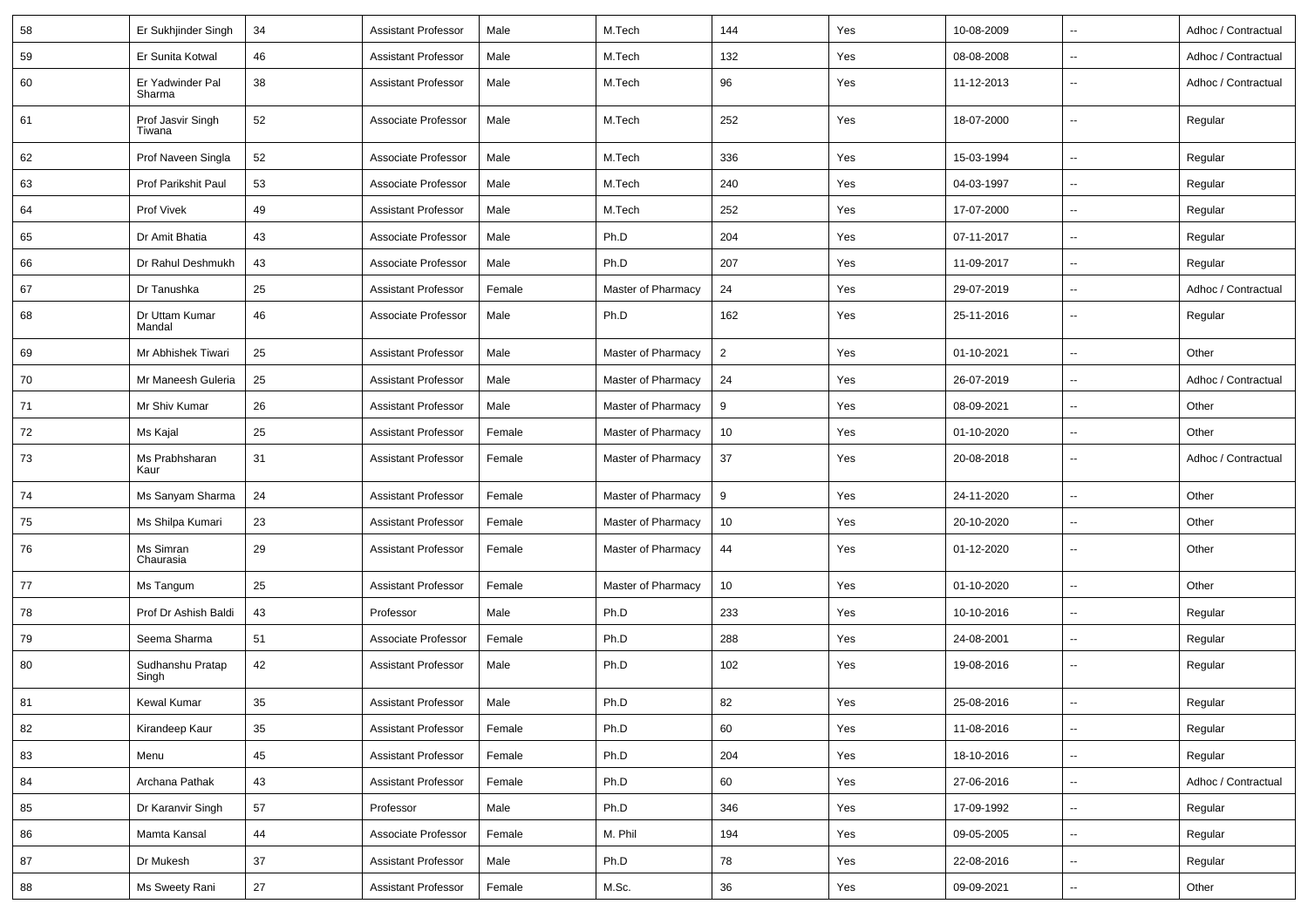| 89  | Ms Rishu                       | 22 | <b>Assistant Professor</b> | Female | M.Sc.      | $\overline{4}$ | Yes | 10-09-2021 | $\overline{\phantom{a}}$ | Other               |
|-----|--------------------------------|----|----------------------------|--------|------------|----------------|-----|------------|--------------------------|---------------------|
| 90  | Ms Kamalpreet Kaur             | 23 | <b>Assistant Professor</b> | Female | M.Sc.      | 4              | Yes | 09-09-2021 | --                       | Other               |
| 91  | Ms Vishali Aggarwal            | 26 | <b>Assistant Professor</b> | Female | M.Sc.      | 19             | Yes | 09-09-2021 | -−                       | Other               |
| 92  | Mr Varinder Singh              | 27 | <b>Assistant Professor</b> | Male   | M.Sc.      | 19             | Yes | 09-09-2021 | $\overline{a}$           | Other               |
| 93  | Ms Navpreet Kaur               | 33 | <b>Assistant Professor</b> | Female | M.Sc.      | 88             | Yes | 09-09-2021 | --                       | Other               |
| 94  | Ms Gurdeep Kaur                | 26 | <b>Assistant Professor</b> | Female | M.Sc.      | 13             | Yes | 13-09-2021 | ۵.                       | Other               |
| 95  | Ms Lovleen Kaur                | 22 | <b>Assistant Professor</b> | Female | M.Sc.      | 4              | No  | 20-09-2021 | 31-01-2022               | Other               |
| 96  | Dr Kawaljit Singh<br>Sandhu    | 45 | Associate Professor        | Male   | Ph.D       | 228            | Yes | 04-10-2017 | --                       | Regular             |
| 97  | Dr Shagun Sharma               | 35 | <b>Assistant Professor</b> | Female | Ph.D       | 42             | Yes | 30-07-2019 | $\overline{\phantom{a}}$ | Adhoc / Contractual |
| 98  | Mrs Gurjinder Kaur             | 32 | <b>Assistant Professor</b> | Female | M.Sc.      | 24             | Yes | 25-07-2019 | -−                       | Adhoc / Contractual |
| 99  | Mrs Rajveer Kaur               | 29 | <b>Assistant Professor</b> | Female | M.Sc.      | 30             | Yes | 25-07-2019 |                          | Adhoc / Contractual |
| 100 | Dr Vinita Sharma               | 29 | <b>Assistant Professor</b> | Female | Ph.D       | 5              | No  | 13-09-2020 | 07-06-2021               | Other               |
| 101 | Ms Reetu                       | 27 | <b>Assistant Professor</b> | Female | M.Sc.      | 36             | Yes | 18-11-2020 | $\overline{\phantom{a}}$ | Other               |
| 102 | Dr Pritpal Singh<br>Bhullar    | 37 | <b>Assistant Professor</b> | Male   | Ph.D       | 132            | Yes | 10-08-2016 | --                       | Regular             |
| 103 | Veerpal Kaur Maan              | 48 | <b>Assistant Professor</b> | Female | Ph.D       | 288            | Yes | 11-11-2008 | $\overline{\phantom{a}}$ | Regular             |
| 104 | Dr Suman Kathuria              | 54 | <b>Assistant Professor</b> | Female | Ph.D       | 372            | Yes | 06-09-1990 | --                       | Regular             |
| 105 | Ms Anantdeep Kaur              | 36 | Assistant Professor        | Female | M. Phil    | 144            | Yes | 05-12-2013 | --                       | Adhoc / Contractual |
| 106 | Dr Puneet Bansal               | 34 | <b>Assistant Professor</b> | Male   | Ph.D       | 144            | Yes | 02-12-2013 | $\overline{\phantom{a}}$ | Adhoc / Contractual |
| 107 | Ms Samandeep<br>Kaur           | 33 | <b>Assistant Professor</b> | Female | <b>MBA</b> | 108            | Yes | 02-12-2013 |                          | Adhoc / Contractual |
| 108 | Ms Manpreet Kaur<br>Dhaliwal   | 36 | <b>Assistant Professor</b> | Female | <b>MBA</b> | 96             | Yes | 21-08-2018 | --                       | Adhoc / Contractual |
| 109 | Dr Sandeep Kansal              | 48 | Professor                  | Male   | Ph.D       | 300            | Yes | 26-08-1996 | --                       | Regular             |
| 110 | Dr Veena Sharma                | 40 | <b>Assistant Professor</b> | Female | Ph.D       | 144            | Yes | 16-08-2016 | ۵.                       | Regular             |
| 111 | Dr Pooja Devi                  | 36 | <b>Assistant Professor</b> | Female | Ph.D       | 69             | Yes | 16-08-2016 | --                       | Regular             |
| 112 | Dr Satnam Singh                | 40 | <b>Assistant Professor</b> | Male   | Ph.D       | 96             | Yes | 19-08-2016 | --                       | Regular             |
| 113 | Dr Gagan Gupta                 | 39 | <b>Assistant Professor</b> | Female | Ph.D       | 124            | Yes | 07-09-2016 | $\overline{\phantom{a}}$ | Regular             |
| 114 | Ms Sumandeep<br>Kaur           | 28 | Lecturer                   | Female | M.Sc(Phy)  | 25             | Yes | 13-10-2020 | Ξ.                       | Other               |
| 115 | Mr Amit Kumar<br>Singla        | 29 | Lecturer                   | Male   | M.Sc(Phy)  | 5              | Yes | 19-02-2021 | $\sim$                   | Other               |
| 116 | Dr Bhupinder Pal<br>Singh Dhot | 50 | Professor                  | Male   | Ph.D       | 360            | Yes | 01-03-1994 | $\sim$                   | Regular             |
| 117 | Dr Jatinder Kaur               | 49 | Professor                  | Female | Ph.D       | 293            | No  | 08-10-1998 | 13-07-2020               | Regular             |
| 118 | Ar Ripu Daman<br>Singh         | 49 | Associate Professor        | Male   | M.Arch.    | 314            | Yes | 01-02-1996 | -−                       | Regular             |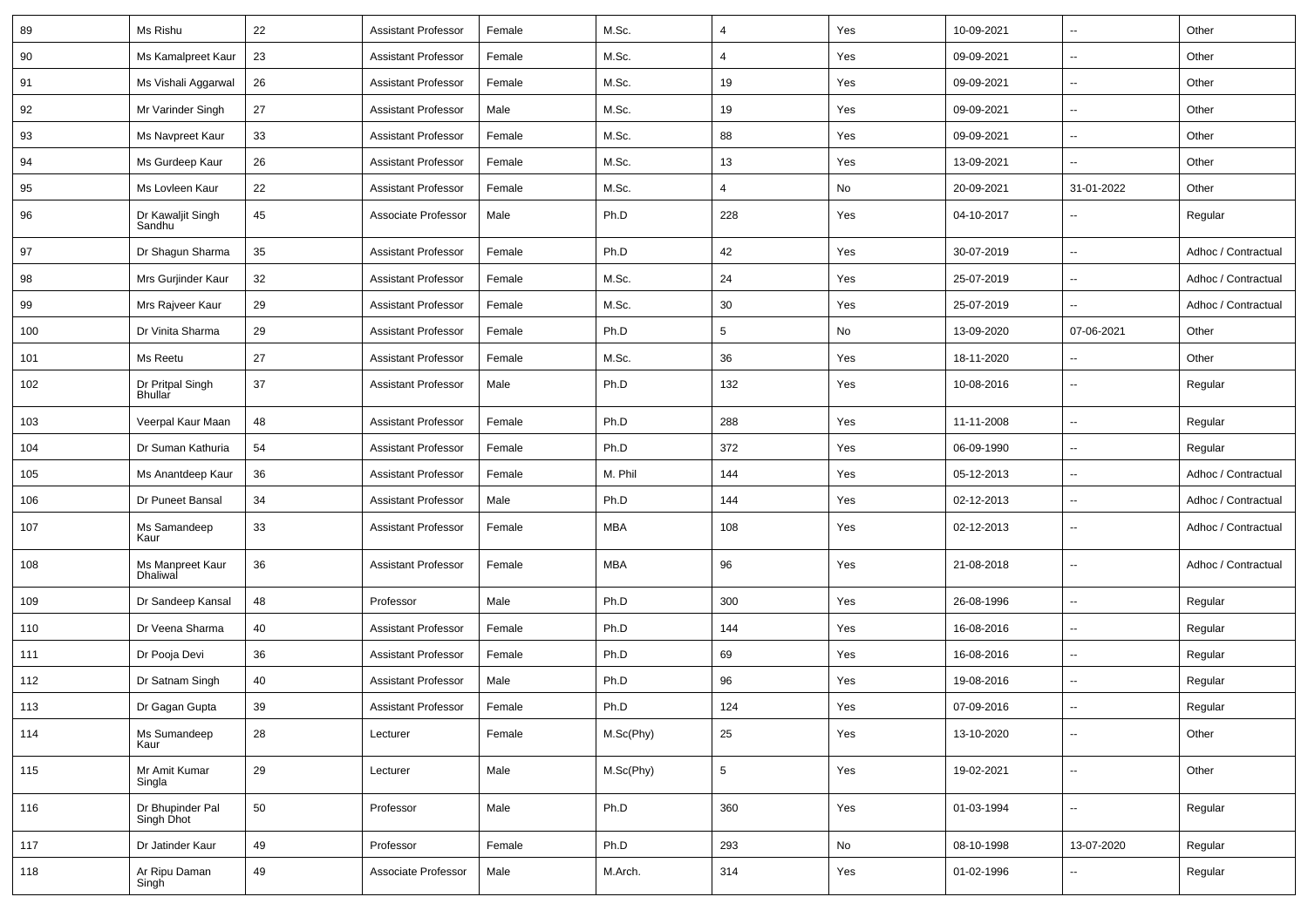| 119 | Ar Kapil Arora                     | 41 | <b>Assistant Professor</b> | Male   | M.Arch.       | 196            | Yes | 11-09-2017 | --                       | Regular             |
|-----|------------------------------------|----|----------------------------|--------|---------------|----------------|-----|------------|--------------------------|---------------------|
| 120 | Ar Amandeep Kaur                   | 35 | <b>Assistant Professor</b> | Female | M.Arch.       | 124            | Yes | 11-09-2017 | $\overline{\phantom{a}}$ | Regular             |
| 121 | Ar Kajal Handa Arshi               | 36 | <b>Assistant Professor</b> | Female | M.Arch.       | 144            | Yes | 11-09-2017 | ۰.                       | Regular             |
| 122 | Ar Meenu<br>Chaudhary              | 31 | <b>Assistant Professor</b> | Female | M. Plan (URP) | 66             | Yes | 30-11-2017 | $\overline{\phantom{a}}$ | Regular             |
| 123 | Ar Mitakshi Sharma                 | 32 | <b>Assistant Professor</b> | Female | M.Tech        | 119            | Yes | 10-08-2015 | $\overline{\phantom{a}}$ | Adhoc / Contractual |
| 124 | Ar Gurmeet Kaur                    | 29 | <b>Assistant Professor</b> | Female | M.Arch.       | 51             | No  | 26-07-2019 | 20-12-2021               | Adhoc / Contractual |
| 125 | Ar Jasleen Kaur                    | 28 | <b>Assistant Professor</b> | Female | M.Tech        | 35             | Yes | 30-07-2019 | $\overline{a}$           | Adhoc / Contractual |
| 126 | Ar Janmeet                         | 26 | Lecturer                   | Female | M.Tech        | 30             | No  | 14-01-2020 | 12-05-2021               | Other               |
| 127 | Ar Sampat Jhorar                   | 37 | Lecturer                   | Male   | M.Arch.       | 176            | No  | 31-08-2020 | 31-01-2021               | Other               |
| 128 | Ar Darshpreet Kaur                 | 28 | Lecturer                   | Female | B. Arch       | 12             | No  | 05-10-2020 | 28-02-2021               | Other               |
| 129 | Ar Manveer Singh                   | 28 | Lecturer                   | Male   | M. Plan (URP) | 12             | Yes | 13-10-2020 | $\overline{a}$           | Other               |
| 130 | Ar Nippy Garg                      | 34 | Lecturer                   | Female | M.Tech        | 112            | Yes | 02-09-2020 | $\overline{a}$           | Other               |
| 131 | Ar Naveena Verma                   | 26 | Lecturer                   | Female | M.Plan        | 12             | No  | 31-08-2020 | 31-01-2021               | Other               |
| 132 | Ar Minal Pareek                    | 26 | Lecturer                   | Female | M.Plan        | 9              | No  | 09-02-2021 | 31-08-2021               | Other               |
| 133 | Ar Konica Sharma                   | 26 | Lecturer                   | Female | M. Plan (URP) | $\overline{7}$ | Yes | 26-02-2021 | u.                       | Other               |
| 134 | Prof Sanjay<br>Bhatnagar           | 54 | Associate Professor        | Male   | M. Phil       | 295            | Yes | 10-04-1996 | $-$                      | Regular             |
| 135 | DR MUNISH<br>KUMAR                 | 37 | <b>Assistant Professor</b> | Male   | Ph.D          | 150            | Yes | 12-08-2016 | --                       | Regular             |
| 136 | DR AMITOJ SINGH                    | 41 | <b>Assistant Professor</b> | Male   | Ph.D          | 168            | No  | 06-09-2016 | 13-10-2021               | Regular             |
| 137 | <b>MS RUPALI GUPTA</b>             | 33 | <b>Assistant Professor</b> | Female | M.Tech        | 67             | No  | 23-08-2019 | 30-06-2021               | Other               |
| 138 | <b>MS PAYAL</b><br>CHABBRA         | 26 | <b>Assistant Professor</b> | Female | M.Tech        | 24             | No  | 23-08-2019 | 30-10-2020               | Other               |
| 139 | <b>MS ANCHAL</b><br><b>SHARMA</b>  | 28 | <b>Assistant Professor</b> | Female | <b>MCA</b>    | 14             | Yes | 02-09-2020 | $\overline{a}$           | Other               |
| 140 | <b>MS SHEENU RANI</b>              | 28 | <b>Assistant Professor</b> | Female | <b>MCA</b>    | 33             | Yes | 04-12-2020 | u.                       | Other               |
| 141 | <b>MS MANPREET</b><br><b>KAUR</b>  | 33 | <b>Assistant Professor</b> | Female | M.Tech        | 46             | No  | 04-12-2020 | 30-06-2021               | Other               |
| 142 | <b>MS RAMANDEEP</b><br>KAUR        | 31 | <b>Assistant Professor</b> | Female | <b>MCA</b>    | 8              | No  | 04-12-2020 | 30-06-2021               | Adhoc / Contractual |
| 143 | <b>MS VEENU RANI</b>               | 35 | <b>Assistant Professor</b> | Female | <b>MCA</b>    | 120            | Yes | 20-04-2021 | --                       | Other               |
| 144 | <b>MS SHAFFY</b><br><b>GIRDHAR</b> | 38 | <b>Assistant Professor</b> | Female | <b>MCA</b>    | 96             | Yes | 09-09-2021 | Ξ.                       | Other               |
| 145 | <b>MS KOMAL</b><br><b>SHARMA</b>   | 30 | <b>Assistant Professor</b> | Female | M.Tech        | $\mathbf{3}$   | Yes | 29-09-2021 | Ξ.                       | Other               |
| 146 | <b>MS PALVI</b>                    | 22 | <b>Assistant Professor</b> | Female | <b>MCA</b>    | 3              | Yes | 21-09-2021 | Ξ.                       | Other               |
| 147 | MR ASIF KHAN                       | 22 | <b>Assistant Professor</b> | Male   | <b>MCA</b>    | $\mathbf{1}$   | Yes | 11-11-2021 | $\overline{\phantom{a}}$ | Other               |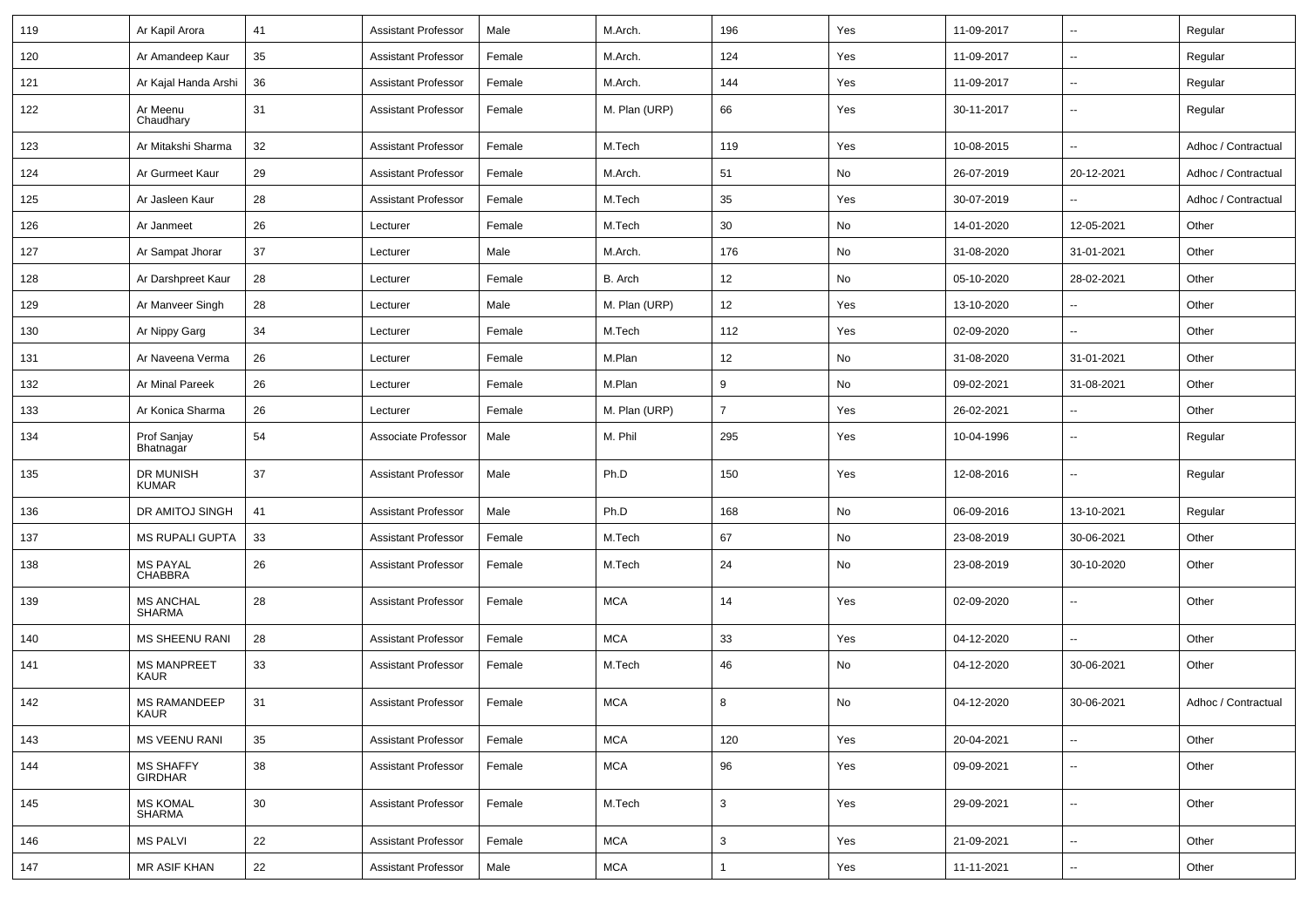| 148 | <b>MS KASHISH</b><br><b>RATHI</b>       | 28 | <b>Assistant Professor</b> | Female | M.Tech     |                | Yes | 15-11-2021 | $\sim$                   | Other               |
|-----|-----------------------------------------|----|----------------------------|--------|------------|----------------|-----|------------|--------------------------|---------------------|
| 149 | DR GURPREET<br><b>SINGH</b>             | 43 | Associate Professor        | Male   | Ph.D       | 240            | Yes | 11-09-2017 | $\overline{\phantom{a}}$ | Regular             |
| 150 | MS ANCHAL SODHI                         | 29 | Assistant Professor        | Female | MBA        | 84             | Yes | 07-08-2017 | $\overline{\phantom{a}}$ | Adhoc / Contractual |
| 151 | <b>MR ANIRUDH</b><br><b>ALREJA</b>      | 27 | <b>Assistant Professor</b> | Male   | M.A        | 40             | Yes | 20-08-2018 | $\overline{\phantom{a}}$ | Adhoc / Contractual |
| 152 | <b>MS RISHU</b><br><b>WADHWA</b>        | 30 | Assistant Professor        | Female | M.Sc.      | 52             | Yes | 20-08-2018 | $\overline{\phantom{a}}$ | Adhoc / Contractual |
| 153 | ER MANJOT KAUR                          | 28 | Assistant Professor        | Female | M.Tech     | 60             | Yes | 27-08-2018 | $\sim$                   | Adhoc / Contractual |
| 154 | <b>MS RAVNEET</b><br><b>KAUR CHAHAL</b> | 29 | Assistant Professor        | Female | M.Tech     | 48             | Yes | 25-07-2019 | $\overline{\phantom{a}}$ | Adhoc / Contractual |
| 155 | <b>MS NISHTHA</b>                       | 25 | <b>Assistant Professor</b> | Female | M.COM      | 24             | Yes | 26-07-2019 | $\overline{\phantom{a}}$ | Adhoc / Contractual |
| 156 | ER YACOV<br>SAHIJPAUL                   | 33 | <b>Assistant Professor</b> | Male   | M.Tech     | 96             | Yes | 26-07-2019 | $\sim$                   | Adhoc / Contractual |
| 157 | MR ANCHIT JHANB                         | 30 | <b>Assistant Professor</b> | Male   | MBA        | 80             | Yes | 26-07-2019 | $\sim$                   | Adhoc / Contractual |
| 158 | ER FATEHJEET<br><b>KAUR CHOPRA</b>      | 29 | <b>Assistant Professor</b> | Female | M.Tech     | 55             | Yes | 17-01-2017 | $\overline{\phantom{a}}$ | Adhoc / Contractual |
| 159 | DR PIYUSH GUPTA                         | 41 | Assistant Professor        | Male   | Ph.D       | 168            | Yes | 05-08-2019 | $\sim$                   | Adhoc / Contractual |
| 160 | <b>MS ISHU SAINI</b>                    | 27 | <b>Assistant Professor</b> | Female | MBA        | 34             | Yes | 01-09-2020 | $\overline{\phantom{a}}$ | Other               |
| 161 | <b>TANIA SIDANA</b>                     | 25 | <b>Assistant Professor</b> | Female | M.COM      | $\overline{4}$ | Yes | 01-09-2020 | $\overline{\phantom{a}}$ | Other               |
| 162 | Ms SHILPA                               | 29 | Assistant Professor        | Female | M.Tech     | 28             | Yes | 01-09-2020 | $\overline{\phantom{a}}$ | Other               |
| 163 | <b>MS SAKSHI</b>                        | 28 | <b>Assistant Professor</b> | Female | M.Tech     | 42             | Yes | 02-09-2020 | $\overline{\phantom{a}}$ | Other               |
| 164 | DR AASHDEEP<br>SINGH                    | 38 | <b>Assistant Professor</b> | Male   | Ph.D       | 137            | Yes | 02-09-2020 | $\sim$                   | Other               |
| 165 | <b>MS JYOTI</b>                         | 28 | <b>Assistant Professor</b> | Female | <b>MCA</b> | 19             | Yes | 01-10-2020 | $\overline{\phantom{a}}$ | Other               |
| 166 | <b>MS DALJIT KAUR</b>                   | 28 | <b>Assistant Professor</b> | Female | M.COM      | 48             | Yes | 01-10-2020 | $\sim$                   | Other               |
| 167 | <b>MR VIKAS</b>                         | 34 | <b>Assistant Professor</b> | Male   | MBA        | 51             | Yes | 06-10-2020 | $\overline{\phantom{a}}$ | Other               |
| 168 | <b>MS GURWINDER</b><br><b>KAUR</b>      | 34 | Assistant Professor        | Female | M.Sc.      | 156            | Yes | 23-10-2020 | $\overline{\phantom{a}}$ | Other               |
| 169 | DR SARBJEET<br><b>SINGH</b>             | 41 | <b>Assistant Professor</b> | Male   | Ph.D       | 108            | Yes | 23-10-2020 | $\overline{\phantom{a}}$ | Other               |
| 170 | MS POOJA<br>SACHDEVA                    | 25 | <b>Assistant Professor</b> | Female | M.Sc.      | 34             | Yes | 26-10-2020 | $\overline{\phantom{a}}$ | Other               |
| 171 | MS JASPREET<br>KAUR                     | 33 | <b>Assistant Professor</b> | Female | M.Tech     | 123            | Yes | 26-02-2021 | $\overline{\phantom{a}}$ | Other               |
| 172 | <b>MR HARPREET</b><br>SINGH             | 23 | <b>Assistant Professor</b> | Male   | M.COM      | 6              | Yes | 25-02-2021 | $\overline{\phantom{a}}$ | Other               |
| 173 | <b>RAJWANT KAUR</b>                     | 26 | <b>Assistant Professor</b> | Female | <b>MCA</b> | 20             | Yes | 09-09-2021 | $\overline{\phantom{a}}$ | Other               |
| 174 | SANDEEP KAUR                            | 28 | <b>Assistant Professor</b> | Female | M.COM      | 12             | Yes | 09-09-2021 | $\overline{\phantom{a}}$ | Other               |
| 175 | <b>JASKIRAT KAUR</b>                    | 21 | <b>Assistant Professor</b> | Female | <b>MCA</b> | 3              | Yes | 09-09-2021 | $\overline{\phantom{a}}$ | Other               |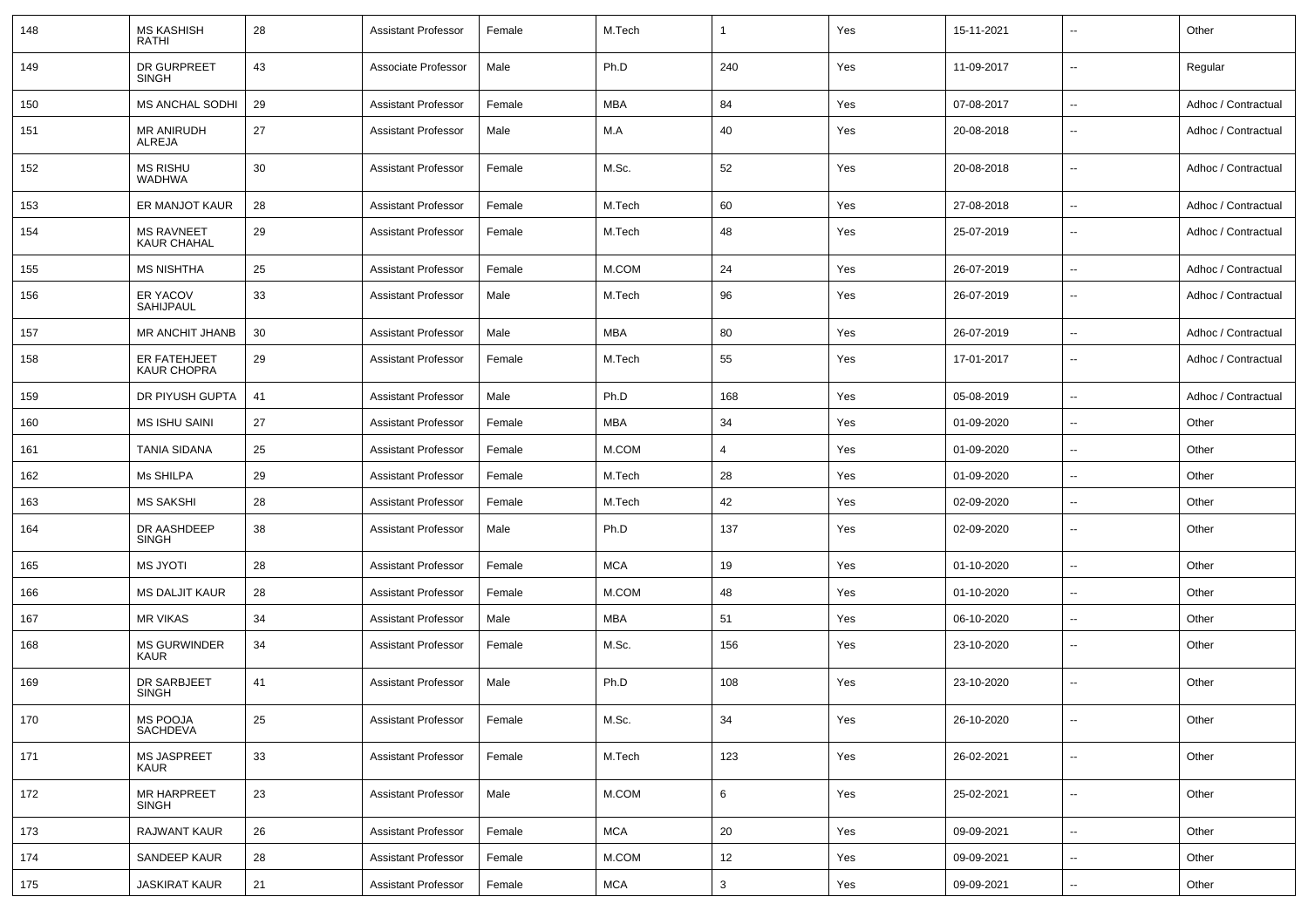| 176 | <b>AVNEET BRAR</b>                  | 30 | <b>Assistant Professor</b> | Female | <b>MBA</b>    | 18  | Yes | 09-09-2021 | $\overline{\phantom{a}}$ | Other               |
|-----|-------------------------------------|----|----------------------------|--------|---------------|-----|-----|------------|--------------------------|---------------------|
| 177 | HARMANDEEP                          | 33 | <b>Assistant Professor</b> | Female | MBA           | 96  | Yes | 14-08-2014 | $\overline{\phantom{a}}$ | Adhoc / Contractual |
| 178 | DALJEET KAUR                        | 27 | <b>Assistant Professor</b> | Female | M.COM         | 36  | Yes | 09-09-2021 | $\overline{\phantom{a}}$ | Other               |
| 179 | <b>SHITAL RANI</b>                  | 30 | <b>Assistant Professor</b> | Female | M.COM         | 19  | Yes | 09-09-2021 | $\overline{\phantom{a}}$ | Other               |
| 180 | <b>HARPAL KAUR</b>                  | 44 | <b>Assistant Professor</b> | Female | MBA           | 180 | Yes | 25-03-2016 | $\overline{\phantom{a}}$ | Adhoc / Contractual |
| 181 | <b>SIMARJIT KAUR</b>                | 31 | <b>Assistant Professor</b> | Female | <b>MBA</b>    | 35  | Yes | 23-08-2018 | $\overline{\phantom{a}}$ | Adhoc / Contractual |
| 182 | <b>BALWINDER KAUR</b>               | 27 | <b>Assistant Professor</b> | Female | M.Tech        | 44  | Yes | 09-09-2021 | $\overline{\phantom{a}}$ | Other               |
| 183 | SANDEEP KAUR                        | 30 | <b>Assistant Professor</b> | Female | M.Tech        | 35  | Yes | 20-08-2018 | ⊶.                       | Other               |
| 184 | DR RAMANJOT<br>KAUR                 | 32 | <b>Assistant Professor</b> | Female | Ph.D          | 36  | Yes | 09-09-2021 | $\overline{\phantom{a}}$ | Other               |
| 185 | DR BALRAJ SINGH<br>SIDHU            | 52 | Professor                  | Male   | Ph.D          | 2   | Yes | 31-12-2020 | $\overline{\phantom{a}}$ | Regular             |
| 186 | DR ANJU SHARMA                      | 40 | <b>Assistant Professor</b> | Female | Ph.D          | 157 | Yes | 09-09-2016 | $\overline{\phantom{a}}$ | Regular             |
| 187 | DR PRYANKA<br><b>MALHOTRA</b>       | 47 | <b>Assistant Professor</b> | Female | Ph.D          | 103 | Yes | 13-09-2019 | $\overline{\phantom{a}}$ | Adhoc / Contractual |
| 188 | DR GURPREET<br>SINGH SIDHU          | 29 | <b>Assistant Professor</b> | Male   | Ph.D          | 60  | No  | 24-07-2019 | 06-10-2021               | Adhoc / Contractual |
| 189 | ER VINOD KUMAR                      | 41 | <b>Assistant Professor</b> | Male   | M.Tech        | 216 | No  | 20-08-2017 | 30-06-2021               | Adhoc / Contractual |
| 190 | <b>MS KARANVEER</b><br>KAUR         | 27 | <b>Assistant Professor</b> | Female | M.Sc.         | 35  | Yes | 21-08-2018 | $\overline{\phantom{a}}$ | Adhoc / Contractual |
| 191 | ER ABHISHEK<br><b>CHAND THAKURI</b> | 29 | <b>Assistant Professor</b> | Male   | M.Tech        | 41  | Yes | 15-02-2021 | $\overline{\phantom{a}}$ | Other               |
| 192 | ER LOKESH<br><b>BANSAL</b>          | 23 | <b>Assistant Professor</b> | Male   | <b>B.Tech</b> | 10  | No  | 11-02-2021 | 31-05-2021               | Other               |
| 193 | <b>MS SHWETA</b>                    | 23 | <b>Assistant Professor</b> | Female | M.COM         | 24  | No  | 16-04-2021 | 07-07-2021               | Other               |
| 194 | <b>MS SURBHI SIVAN</b>              | 27 | <b>Assistant Professor</b> | Female | <b>MBA</b>    | 51  | No  | 26-10-2020 | 28-02-2021               | Other               |
| 195 | DR SUSHANT<br><b>DUBEY</b>          | 31 | <b>Assistant Professor</b> | Male   | Ph.D          | 40  | Yes | 10-02-2021 | $\overline{\phantom{a}}$ | Other               |
| 196 | <b>MS AMANDEEP</b><br>KAUR          | 26 | <b>Assistant Professor</b> | Female | M.Sc.         | 4   | No  | 09-04-2021 | 07-07-2021               | Other               |
| 197 | DR AMIT KUMAR<br><b>MANOCHA</b>     | 38 | <b>Assistant Professor</b> | Male   | Ph.D          | 180 | Yes | 11-09-2017 | $\overline{\phantom{a}}$ | Regular             |
| 198 | <b>KULBIR SINGH</b>                 | 29 | <b>Assistant Professor</b> | Male   | M.Tech        | 60  | Yes | 28-07-2016 | $\overline{\phantom{a}}$ | Adhoc / Contractual |
| 199 | SAMANDEEP<br>KAUR                   | 31 | <b>Assistant Professor</b> | Female | M.Tech        | 36  | Yes | 09-09-2021 | н,                       | Other               |
| 200 | <b>GURCHARAN</b><br><b>SINGH</b>    | 31 | <b>Assistant Professor</b> | Male   | M.Tech        | 36  | Yes | 16-04-2021 | $\overline{\phantom{a}}$ | Other               |
| 201 | ANMOL                               | 28 | <b>Assistant Professor</b> | Male   | M.Tech        | 29  | Yes | 08-09-2021 | $\overline{\phantom{a}}$ | Other               |
| 202 | <b>JASLEEN KAUR</b>                 | 27 | Assistant Professor        | Female | M.Tech        | 60  | Yes | 24-07-2019 | $\overline{\phantom{a}}$ | Adhoc / Contractual |
| 203 | JASWINDER<br>SINGH                  | 31 | <b>Assistant Professor</b> | Male   | M.Tech        | 51  | Yes | 10-01-2020 | $\overline{\phantom{a}}$ | Other               |